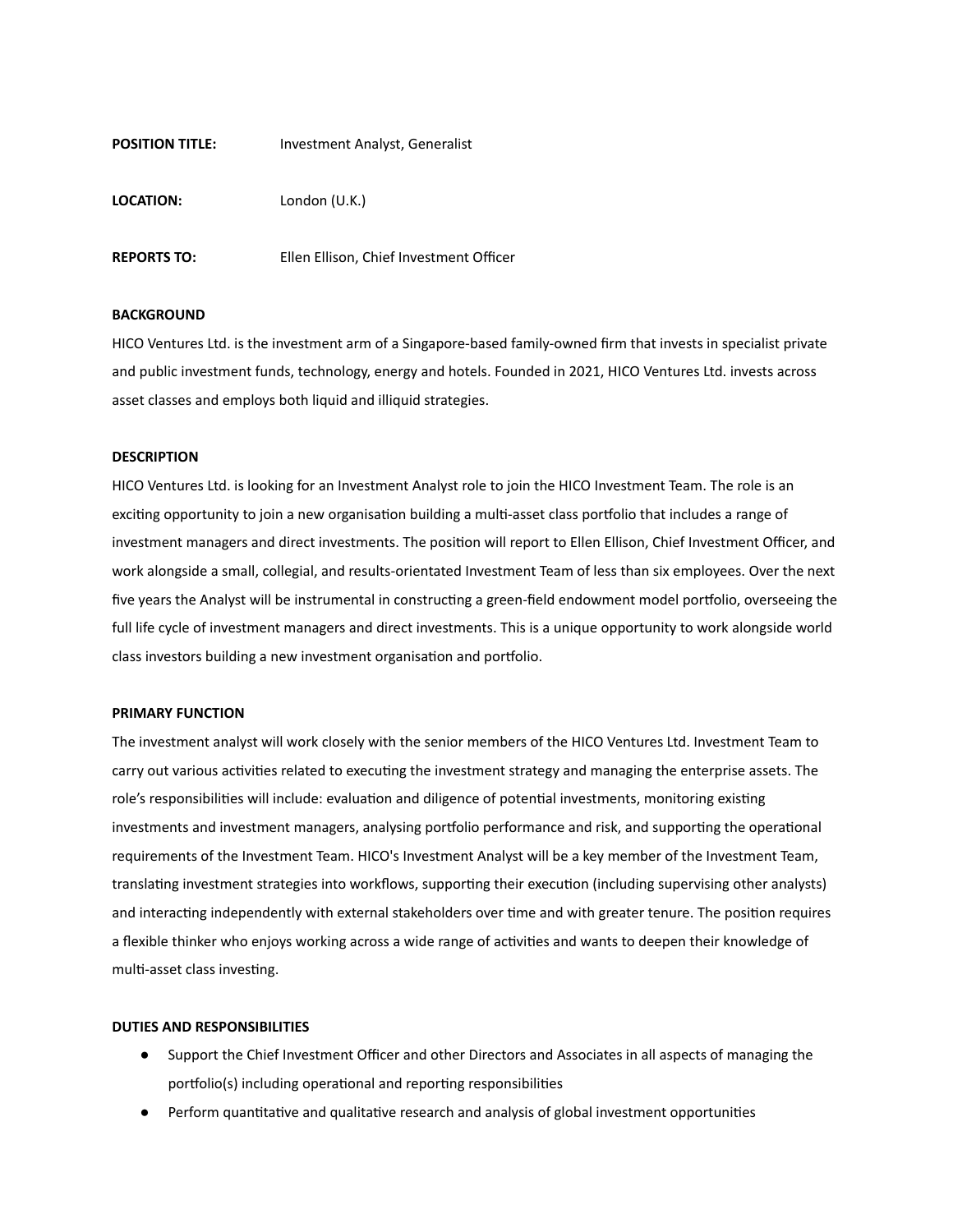- Participate in ongoing monitoring and assessment of existing portfolio investments
- Evaluate prospective new investment managers and strategies
- Conduct introductory meetings with prospective managers independently if asked
- Assist in the preparation of materials for meetings of the Investment Committee and other constituents as needed, and interact with and support other requests for information from family clients
- Engage in discussions regarding asset allocation, risk management, portfolio analytics and other elements of portfolio construction
- Manage internal stakeholders and escalation of information and decisions
- Travel to investment manager meetings, as much as, but not limited to, two weeks per month outside of the UK
- Take personal ownership to execute ambiguous projects with significant autonomy

# **COMPETENCIES**

- High standards of excellence
- Attention to detail
- Strong collaboration ability and team player
- Self-starter who identifies potential areas to assist before being asked
- Ability to think crically, analyse and summarise difficult concepts
- Intellectual curiosity and high tolerance for ambiguity
- Humility: there are often no right answers
- Ability to take constructive criticism without offence
- Communication skills: written and presentation

# **REQUIRED QUALIFICATIONS**

- A minimum of three years of relevant working experience is required
- Bachelor's degree with a strong academic track record is required from any discipline
- Passion for investments and financial markets
- Demonstrated analytical ability, both quantitative and qualitative
- Proven record of ability to work alongside a small, entrepreneurial team in an open and collegial environment that stresses continuous learning and lack of ego
- Effective presentation skills (written and oral) and the ability to conduct a healthy dialogue with key internal and external constituents and clients
- High intellectual standards and strong ethical and moral compass at all mes
- Eligible to work in the UK